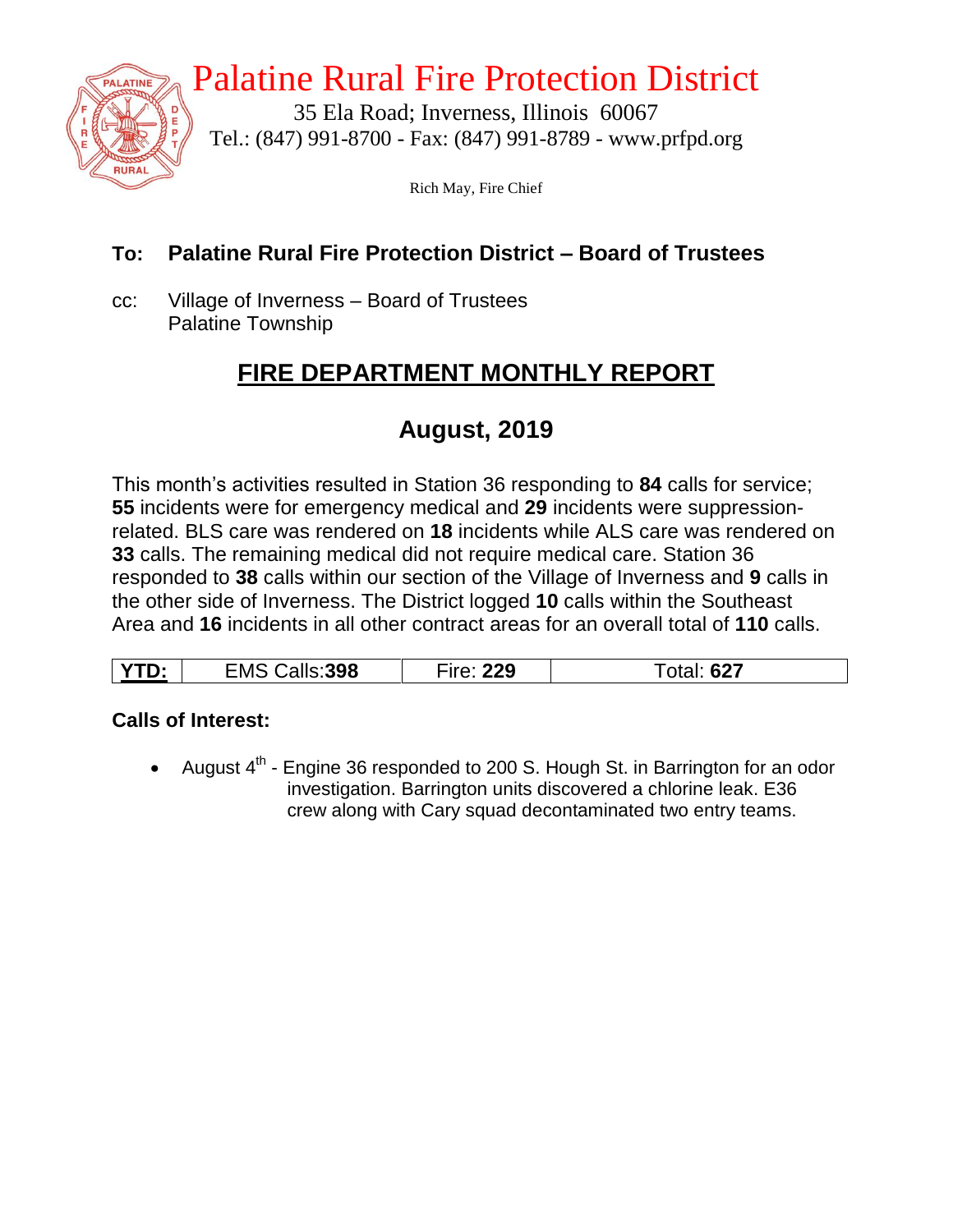|                                                           | Elliergellt Response Times – Station 30                                                            |                 |                  |                         |    |              |  |  |  |
|-----------------------------------------------------------|----------------------------------------------------------------------------------------------------|-----------------|------------------|-------------------------|----|--------------|--|--|--|
| <b>Inverness, Little City and Palatine Rural District</b> |                                                                                                    |                 |                  |                         |    |              |  |  |  |
|                                                           | <b>Six Minute Response Benchmark</b>                                                               |                 |                  |                         |    |              |  |  |  |
|                                                           | <b>District 36</b>                                                                                 |                 |                  |                         |    |              |  |  |  |
|                                                           | <b>YES</b><br><b>NO</b>                                                                            |                 |                  |                         |    |              |  |  |  |
|                                                           |                                                                                                    |                 |                  |                         |    |              |  |  |  |
|                                                           |                                                                                                    |                 |                  |                         |    | <b>Total</b> |  |  |  |
|                                                           |                                                                                                    | Average         |                  | <b>Total</b><br>Average |    |              |  |  |  |
|                                                           | <b>Number of</b>                                                                                   | <b>Response</b> | <b>Number of</b> | <b>Response</b>         |    |              |  |  |  |
|                                                           | <b>Response</b><br><b>Responses</b><br><b>Responses</b><br><b>Time</b><br><b>Responses</b><br>Time |                 |                  |                         |    |              |  |  |  |
| Total                                                     | 35                                                                                                 | 4:41            | 8                | 6:59                    | 43 | 5:07         |  |  |  |

# **Emergent Response Times – Station 36**

Percentages: Responded six minutes or under: Average: **81%**

#### **Emergent Response Times – Station 36 Inverness, Little City and Palatine Rural District**

|                  |                                      | <b>YES</b>                         | <b>NO</b>                            |                                    |                                                      |                                                    |
|------------------|--------------------------------------|------------------------------------|--------------------------------------|------------------------------------|------------------------------------------------------|----------------------------------------------------|
|                  | <b>Number of</b><br><b>Responses</b> | Average<br><b>Response</b><br>Time | <b>Number of</b><br><b>Responses</b> | Average<br><b>Response</b><br>Time | <b>Total</b><br><b>Number of</b><br><b>Responses</b> | <b>Total</b><br>Average<br><b>Response</b><br>Time |
| <b>August</b>    | 39                                   | 4:02                               | 7                                    | 6:31                               | 46                                                   | 4:24                                               |
| <b>September</b> | 34                                   | 4:18<br>9<br>6:38                  |                                      | 43                                 | 4:48                                                 |                                                    |
| <b>October</b>   | 28                                   | 4:32                               | 8                                    | 6:35                               |                                                      | 4:59                                               |
| <b>November</b>  | 30                                   | 4:42                               | 8<br>7:00                            |                                    | 38                                                   | 5:11                                               |
| <b>December</b>  | 37                                   | 4:25                               | 12                                   | 6:48                               | 49                                                   | 5:00                                               |
| January          | 27                                   | 4:49                               | 16                                   | 7:06                               | 43                                                   | 5:40                                               |
| <b>February</b>  | 28                                   | 4:41                               | 15                                   | 6:52                               | 43                                                   | 5:27                                               |
| <b>March</b>     | 31                                   | 4:17<br>10<br>6:36<br>41           |                                      |                                    |                                                      | 4:51                                               |
| <b>April</b>     | 29                                   | 4:37<br>6<br>7:13<br>35            |                                      |                                    |                                                      | 5:04                                               |
| May              | 33                                   | 4:41                               | 9<br>6:27                            |                                    | 42                                                   | 5:04                                               |
| June             | 40                                   | 4:12                               | 4                                    | 6:19                               | 44                                                   | 4:23                                               |
| July             | 48                                   | 4:23                               | 5                                    | 6:14                               | 53                                                   | 4:33                                               |
| <b>Total</b>     | 404                                  | 4:27                               | 109                                  | 6:47                               | 513                                                  | 4:59                                               |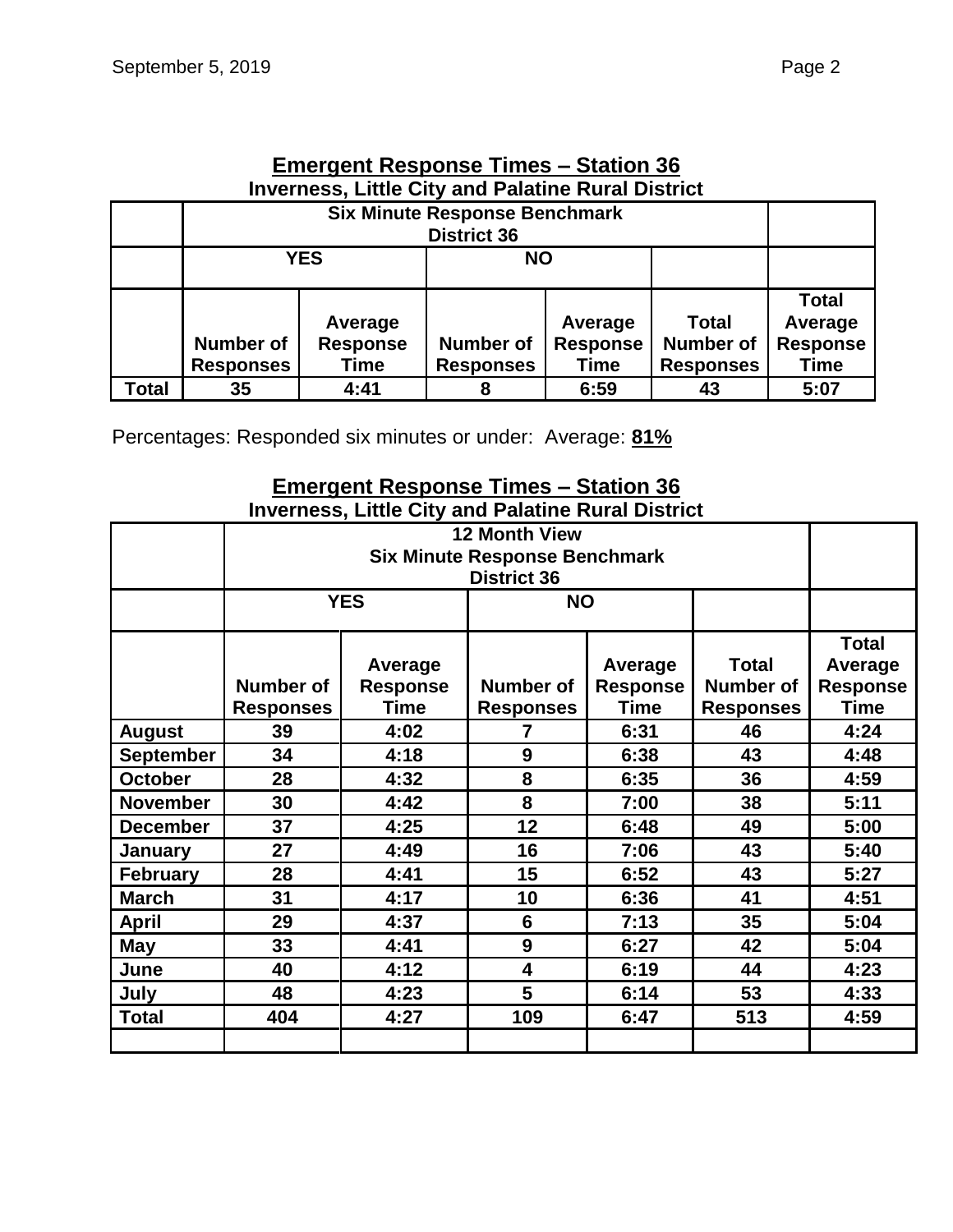## **Inverness Responses**

|              | <b>YES</b>       |                 |                  |                 |                  |                 |
|--------------|------------------|-----------------|------------------|-----------------|------------------|-----------------|
|              |                  |                 |                  |                 |                  | <b>Total</b>    |
|              |                  | Average         |                  | Average         | <b>Total</b>     | Average         |
|              | <b>Number of</b> | <b>Response</b> | <b>Number of</b> | <b>Response</b> | <b>Number of</b> | <b>Response</b> |
| Zone         | <b>Responses</b> | Time            | <b>Responses</b> | <b>Time</b>     | <b>Responses</b> | <b>Time</b>     |
| <b>INBF</b>  |                  | 4:30            |                  | 8:44            |                  | 6:56            |
| <b>INV</b>   | 29               | 4:34            | 6                | 7:03            | 35               | 5:00            |
| <b>Total</b> | 32               | 4:34            | 10               | 7:44            | 42               | 5:19            |

Percentages: Responded six minutes or under: Average: **76%**

| <b>INBF</b> | <b>Inverness-Barrington Countryside</b> |
|-------------|-----------------------------------------|
| <b>INV</b>  | <b>Inverness-Palatine Rural</b>         |

## **Mutual Aid/Auto Aid**

|                               | Received      |      |        | Given |
|-------------------------------|---------------|------|--------|-------|
|                               | <b>Mutual</b> | Auto | Mutual | Auto  |
| <b>Barrington Countryside</b> |               |      | 9      |       |
| Barrington                    |               |      | 9      |       |
| <b>Hoffman Estates</b>        | $\mathcal{P}$ | 2    |        |       |
| Long Grove                    |               |      |        |       |
| Lake Zurich                   |               |      |        |       |
| Palatine                      | 8             | 6    | 3      |       |
| <b>Rolling Meadows</b>        |               |      |        |       |
| Schaumburg                    |               | າ    |        |       |